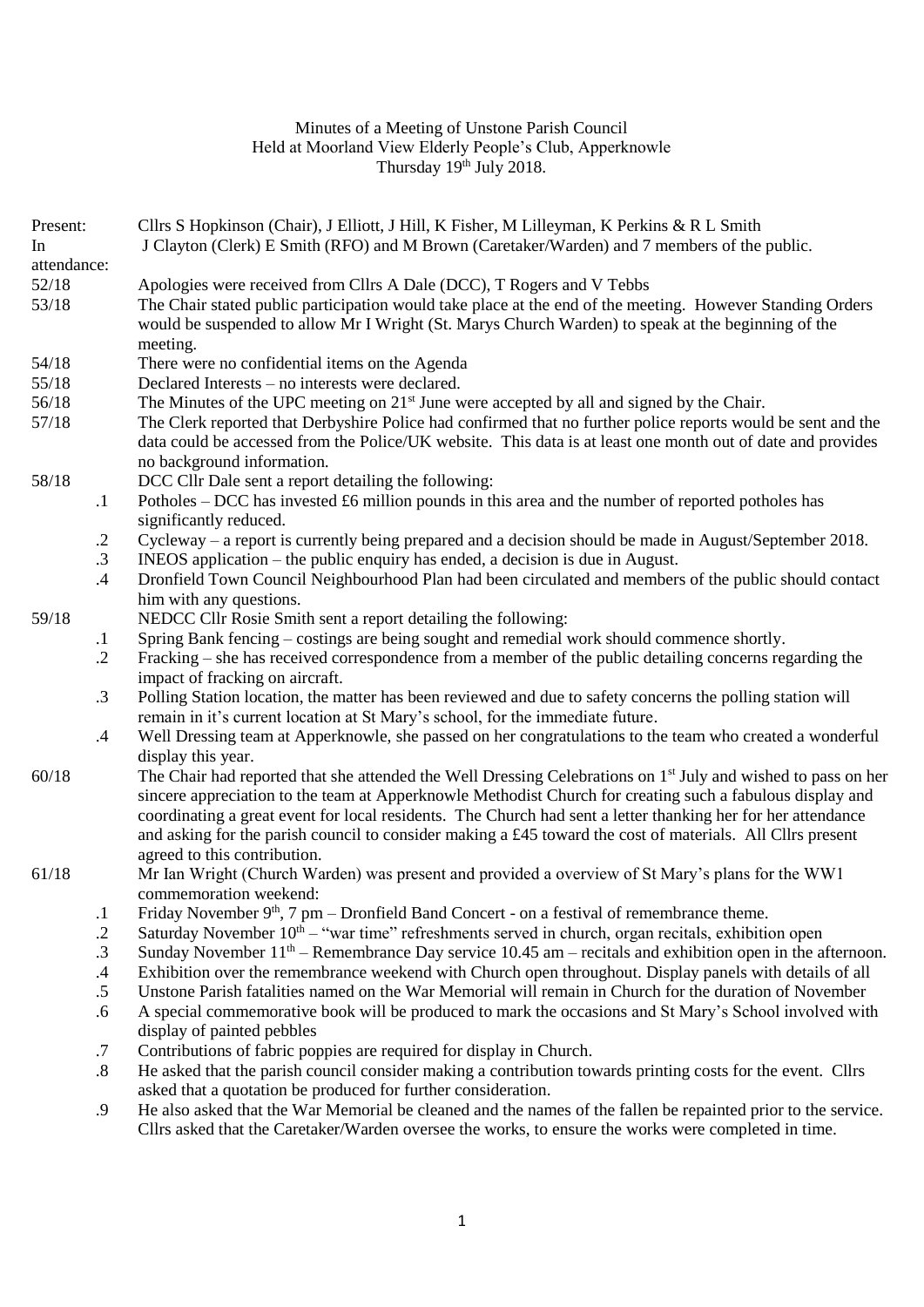62/18 The Clerk's Report:

- .1 NEDDC Local Democracy week 15th -19th October, all Cllrs were in agreement that the UPC October Meeting be put forward for this event
- .2 DCC were offering Action Grants up to £10K, to promote sports activity and health.
- .3 Dronfield Town Neighbourhood Plan consultation - deadline 10th September. Cllrs made no comment on the matter.
- .4 Mobile Library Service will be on Sheffield Road in Unstone on 30th July, 3rd and 24th September.
- .5 The Clerk reported that she would no longer be acting as Clerk to Barlow Parish Council
- .6 West Handley lamp post one replaced on 10th July, the second was damaged when installing and we now await its replacement.
- .7 Brierley land owner contacted & residents asked to cut back hedges. Peak Resort - Mr Rupert Carr has been asked to attend the September meeting to provide an update. The Clerk reported that the laptop had been recently inspected a was coming to the end of its life and replacement was recommended. Quotations had been sought and circulated. Cllrs agreed the cost of £425 for a replacement laptop
- 63/18 It was noted that DALC Circulars and all relevant correspondence had been circulated, copies were available from the Clerk
- 64/18 Items Raised by Councillors.
	- .1 Power company a request had been received to undertake work on Unstone Green. Cllrs agreed to allow the works on the condition that the grassed areas and pathway be returned to their original condition. The Caretaker/Warden will report back at the next meeting
	- .2 Bus Strategy consultation, no comments were made by Cllrs.
	- .3 A HS2 consultation had been circulated to all Cllrs. Cllrs noted.
	- .4 Community Involvement Scheme documentation had been circulated. Cllrs noted.
	- .5 NEDDC Chair's Civic Service 18th March 2018 no representations made.
	- .6 Telephone Box repainting. Cllr Rogers had confirmed by e mail that the telephone box at Middle Handley had been repainted. Cllr Dale had volunteered to assist with the repainting of the box opposite Unstone Green, the Caretaker/Warden would liaise with him regarding materials.
- 65/18 The Caretaker/Warden's Report:

Community Hall

- .1 DCC have asked to use the community hall on the 16th of August. 9.30am to 3pm for a family fun day, aimed at residents and their children of Unstone parish. Cllrs agreed that the hall could be used, free of charge.
- .2 Lee Rowley has asked to hold a surgery at the Community Hall on 16<sup>th</sup> August, for 2 hours. Cllrs agreed that the hall could be used free of charge.
- .3 The team from the Miners Arms will be putting completely new chillers in the Community Hall and are proposing a slight change in the bar area. Cllrs were all in agreement to the works.
- .4 The men's toilets at the Hall have been closed down, as a temporary measure to conserve water.
- .5 The out of date equipment in our defibrillator has been replaced with new.
- Warden/grounds. Parish

## 66/18

- .1 Water saving strategy. Bark chippings have been added to the flower beds in Apperknowle and Unstone and the frequency of watering has been reduced to three time per week, to conserve water.
- .2 St John's Park - bench refurb has been postponed as the grinder cannot be used in the current conditions, rubber matting has had a temporary repair, until the new equipment has been sourced, graffiti has been reported to the police and has been removed.
- .3 The public footpath between St John's garages and Spring back lane as overgrown, this has now been cleared.
- .4 Residents at St John's will be holding a fun day on the playing field. The event will be on 11th August from 3pm. They will be placing 2 gazebo's on the grassed area.

## 67/18 RFO's Report.

- The RFO's report had been circulated and was approved.
- .1 The Cheque /BAC's request for July - £4,244.01, was unanimously approved along with the current income sheet and bank reconciliation.
- .2 The Dronfield Town Council JBC bank account had been transferred to the new one, the current balance is £75,248.19.